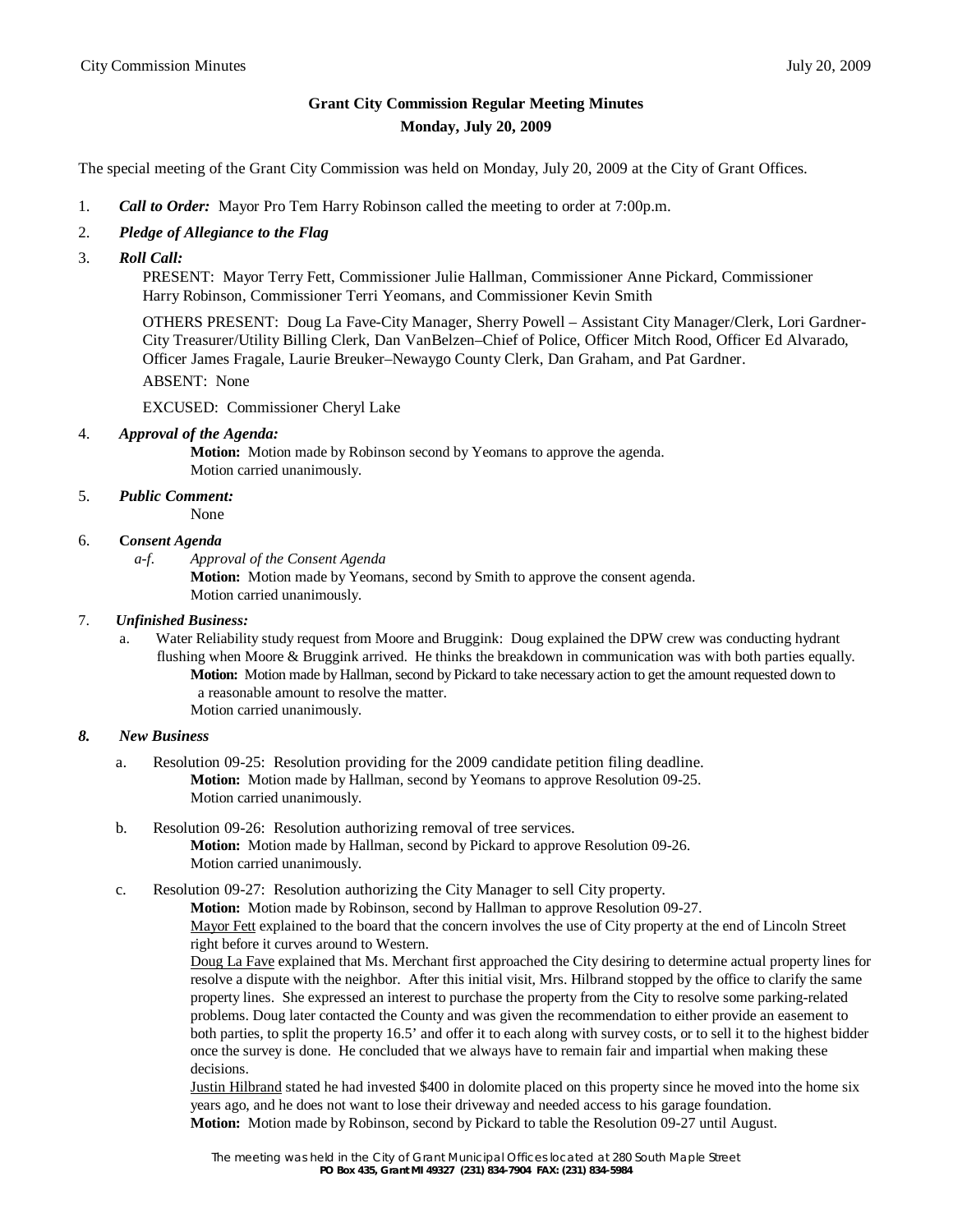Motion carried unanimously.

- d. Resolution 09-28: Resolution authorizing payment of the Ryan Benson Memorial Skate Park Grant. **Motion:** Motion made by Hallman, second by Smith to approve Resolution 09-28. Motion carried unanimously.
- e. Resolution 09-29: Resolution authorizing the City Manager to make City purchases. **Motion:** Motion made by Yeomans, second by Hallman to approve Resolution 09-29. Motion carried unanimously.
- f. Resolution 09-30: Resolution saluting and commending City of Grant Police Officer Mitch Rood for his act of selfless heroism.

**Motion:** Motion made by Hallman, second by Pickard to approve Resolution 09-30. Motion carried unanimously.

- g. Resolution 09-31: Resolution authorizing the purchase of way-finding signage. **Motion:** Motion made by Robinson, second by Yeomans to approve Resolution 09-31. Motion carried unanimously.
- h. Resolution 09-32: Resolution authorizing officials to sign streetscape contracts. **Motion:** Motion made by Yeomans, second by Hallman to approve Resolution 09-32. Motion carried unanimously.
- i. Resolution 09-33: Resolution providing for the placement of the ballot proposals for the renewal of fire protection millage proposition and fire equipment millage proposal on the November ballot. **Motion:** Motion made by Yeomans, second by Pickard to approve Resolution 09-33. Motion carried unanimously.
- j. Resolution 09-34: Resolution providing for the placement of a ballot proposal for public safety millage proposition on the November ballot. **Motion:** Motion made by Yeomans, second by Robinson to approve Resolution 09-34. Motion carried unanimously.
- k. Resolution 09-35: Resolution saluting and commending Paul VanWieren for his achievements and positive impact on the Grant Community.

**Motion:** Motion made by Hallman, second by Smith to approve Resolution 09-35. Motion carried unanimously.

- l. Ordinance #35-2: Amendment to section 403 of Ordinance #35-First Reading **Motion:** Motion made by Yeomans, second by Hallman to accept the first reading of Ordinance #35-2. Motion carried unanimously.
- m. Motion Item: Amendment to City Personnel Policy Regarding Certification Compensation for DPW **Motion:** Motion made by Hallman, second by Pickard to approve the amendment to the City Personnel Policy. Motion carried unanimously.

### 9. *Other Business*

- a. Employee Recognition: John Lapree has been employed with the City of Grant for 30 years now, and staff thought it would be appropriate to name the DPW facility in his honor as well as install a plaque near the entrance. By unanimous consent, the commission agreed we should move forward with this.
- b. Ordinance #45: With the adoption of this new ordinance, Commission pay would be based on attendance of meetings. Yeomans commented about the importance of attending all of the meetings since little more is expected of each member.
- c. Ashland-Grant Fire Contract: The current fire contract allows fire department to collect the voter approved tax millage, and in addition to that they are billing each municipality for all calls within their jurisdiction. Because we cannot properly budget for these monthly bills, we need to look at possibly having the fire department bill directly to the customers that use their services rather than the city paying for these. The current billing process and result is more than simply a perception of double dipping on the part of the fire department.

### 10. *Information Items / Updates*

a. Streetscape update: The start date is scheduled for August 10, 2009. We have scheduled an open house on August 6<sup>th</sup> at 5:00pm so the businesses can talk with the engineer about any concerns they might have. Staff has already